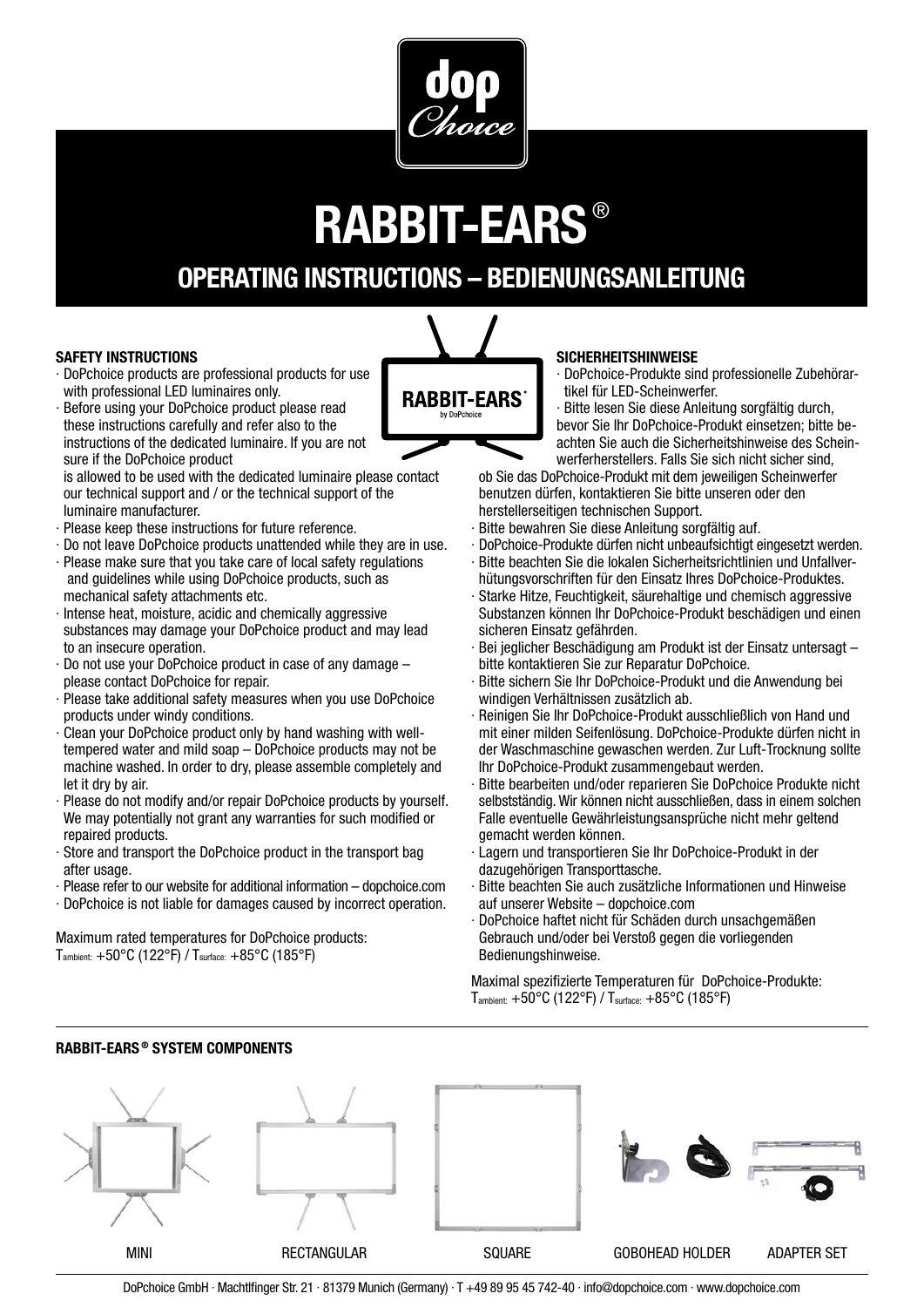

# **RABBIT-EARS** ®

### **OPERATING INSTRUCTIONS – BEDIENUNGSANLEITUNG**



#### **RABBIT-EARS ® – Mounting options / Befestigungsoptionen**







Adjusting width of brackets. Einstellen der Halteklauen.

Sliding into the barndoor brackets. Einschieben in den Halterahmen

Attaching the SNAPBAG®, see detail 1. Anbringen des SNAPBAG®, siehe Detail 1.

 $\rightarrow$  Installing of a SNAPBAG<sup>®</sup> – see page 3 / Installieren eines SNAPBAG<sup>®</sup> – siehe Seite 3



adapter brackets / Adpater-Klauen

➋ Adjusting the RABBIT-EARS® with additional adapter brackets to the required width. Einstellen der RABBIT-EARS® auf die benötigte Weite mit Hilfe der Adapter-Klauen.

- ➌ Securing the combination of luminaire with attached RABBIT-EARS® when using the GOBOHEAD HOLDER. Sichern der Kombination aus Scheinwerfer und RABBIT-EARS® wenn der GOBOHEAD-Halter eingesetzt wird.
- ➍ The GOBOHEAD HOLDER replaces the stand mounting option via stirrup and spigot of the luminaire. The GOBOHEAD HOLDER is supposed to hold the additional front-momentum by using a SNAPBAG. Please make sure that all clamping screws offer enough fastening torque in order to secure this mounting option.

Der GOBOHEAD-Halter ersetzt die Stativbefestigung mittels Bügel und Zapfen des Schweinwerfers, um das durch das SNAPBAG verursachte Kippmoment nach vorne aufzunehmen. Bitte vergewissern Sie sich vom festen Halt und dem richtigen Anzugsmoment der GOBOHEAD-Klemmschrauben.

**ATTENTION:** If the RABBIT-EARS® are used as a standard accessory that slides into the accessory frame (comparable to the use of a barndoor), the RABBIT-EARS® need to be secured by an additional safety cable. The RABBIT-EARS® are made of metal parts with movable components – please be aware of the corresponding crushing hazard!

**ACHTUNG:** Wenn die RABBIT-EARS® als Standardzubehör im Zubehörrahmen des Scheinwerfers eingesetzt werden (vgl. mit einem Flügeltor), so müssen diese mit einem zusätzlichen Sicherheitsseil gesichert werden. Die RABBIT-EARS® bestehen aus metallischen Bauteilen mit beweglichen Komponenten – bitte beachten Sie die damit zusammenhängende Quetschgefahr!